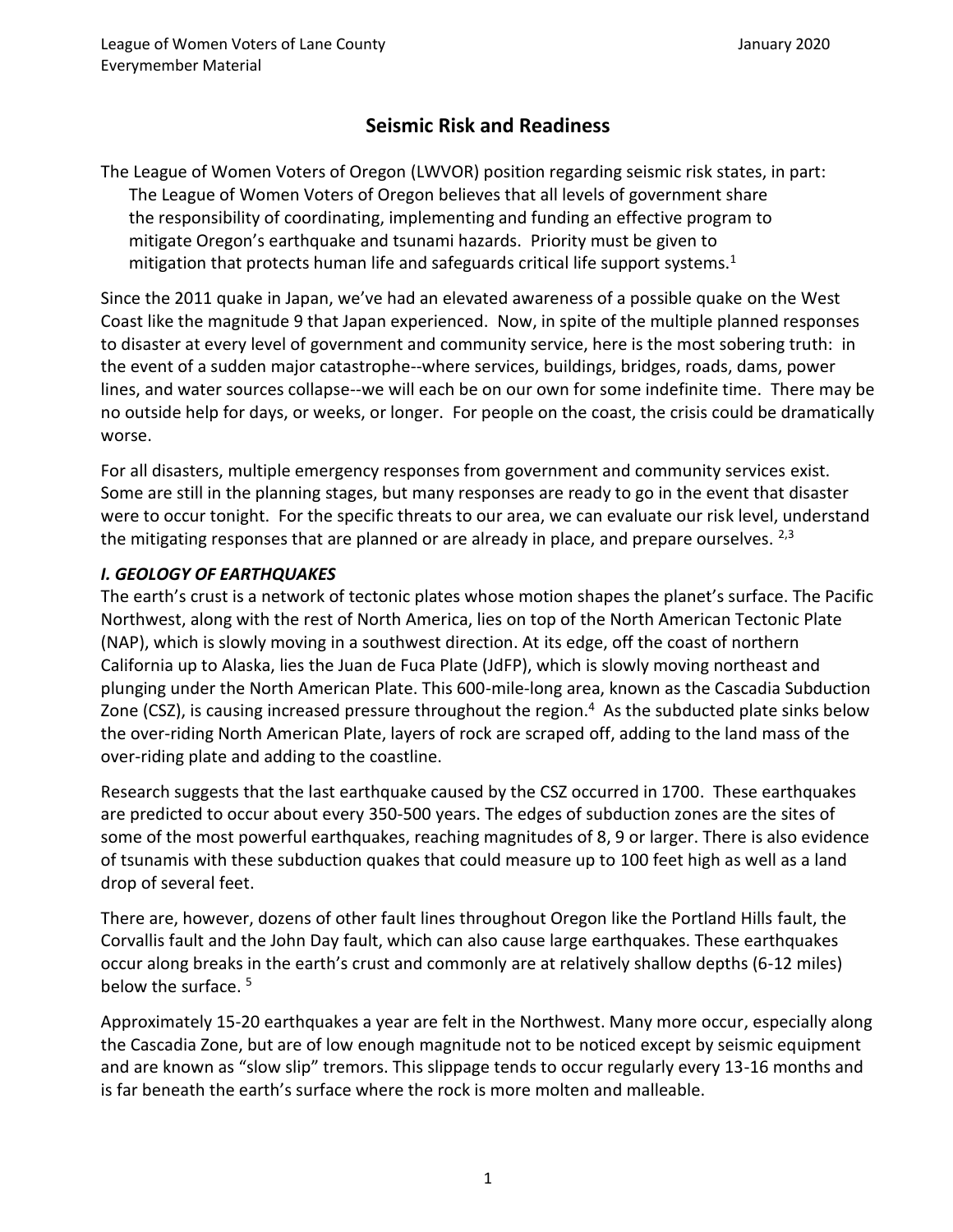A Cascadia quake, the "big one," could be as great as magnitude 9 and last as long as 3-6 minutes. The hazards facing Oregon include ground shaking that damages or destroys buildings and infrastructure, landslides, floods, fires and tsunamis. Risks vary depending on the type of event that occurs.6

Assuming the worst-case scenario of a magnitude 9 Cascadia earthquake, several things will happen quickly. In general, coastal areas can expect severe shaking that will cause poorly constructed buildings to collapse. A tsunami of from 20 to 100 feet could strike depending on the contour of the local land and would reach the coast in about 15-20 minutes. Heavy furniture could be overturned. Damage will be most extreme in buildings constructed before the 1970s. Brick walls and chimneys will start crumbling. Most bridges, tunnels and many roads will be damaged and impassable. The ground will subside by several feet. The power grid could go down as far inland as the I-5 corridor and be out for several months. Water and sewer lines would be damaged and could take between one to three years to repair. Medical facilities may be too damaged to function fully, and medical staff may not be able to reach them.<sup>7</sup> These facilities could take between one to three years to repair. Natural gas could be off for one to three months, and water distribution centers may not be up and running for weeks to months. Police and fire services may be unable to function fully for months, and even high priority highways may be out for 18 months to years.

Further inland the shaking will be less severe, but older buildings may still have minor to major damage depending on when they were constructed and of what materials. Buildings constructed after 2000 will have less damage, but homes built before the 90s will have greater damage with increasing age. Tsunami water may come miles inland along rivers and low-lying areas. There is also potential for failure of multiple dams. Hundreds of thousands of people live downstream of Cougar and other dams, and such failures could cause flooding in metro Eugene and Springfield. Those floodwaters could reach 20 to 40 feet in lower-lying parts of Eugene, Springfield and surrounding communities, including Cottage Grove and Creswell, before spreading out into the floodplain of the south Willamette Valley.<sup>8</sup>

# *II. INDIVIDUAL PREPAREDNESS*

The chaos of a catastrophic event could seriously challenge our ability to think clearly and function well. Remember the effects of the ice storm of 2016 and the snow of 2019 that left many without power and isolated for days. To give ourselves the best chance to do what we will need to do, we must prepare psychologically as well as physically. Part of that preparation is to face the possible realities a disaster could present, and then do what we can to be ready for it.<sup>9</sup>

### **BEFORE ANY DISASTER**

- Create a survival kit. Eugene Water and Electric Board's (EWEB) "Pledge to Prepare" project<sup>10</sup> prioritizes necessary supplies and suggests a month-by-month plan to gather them, making the task easier to manage and to afford. Other sources have created checklists, and most of them include the following items as well as many more:
	- Water, a two-week supply for each person
	- Water purification system

- Fire extinguisher

- Food

- Battery operated radio
- Whistle

- Flashlights and batteries

- Medications

More information is provided by the website of the American Red Cross. $^{11}$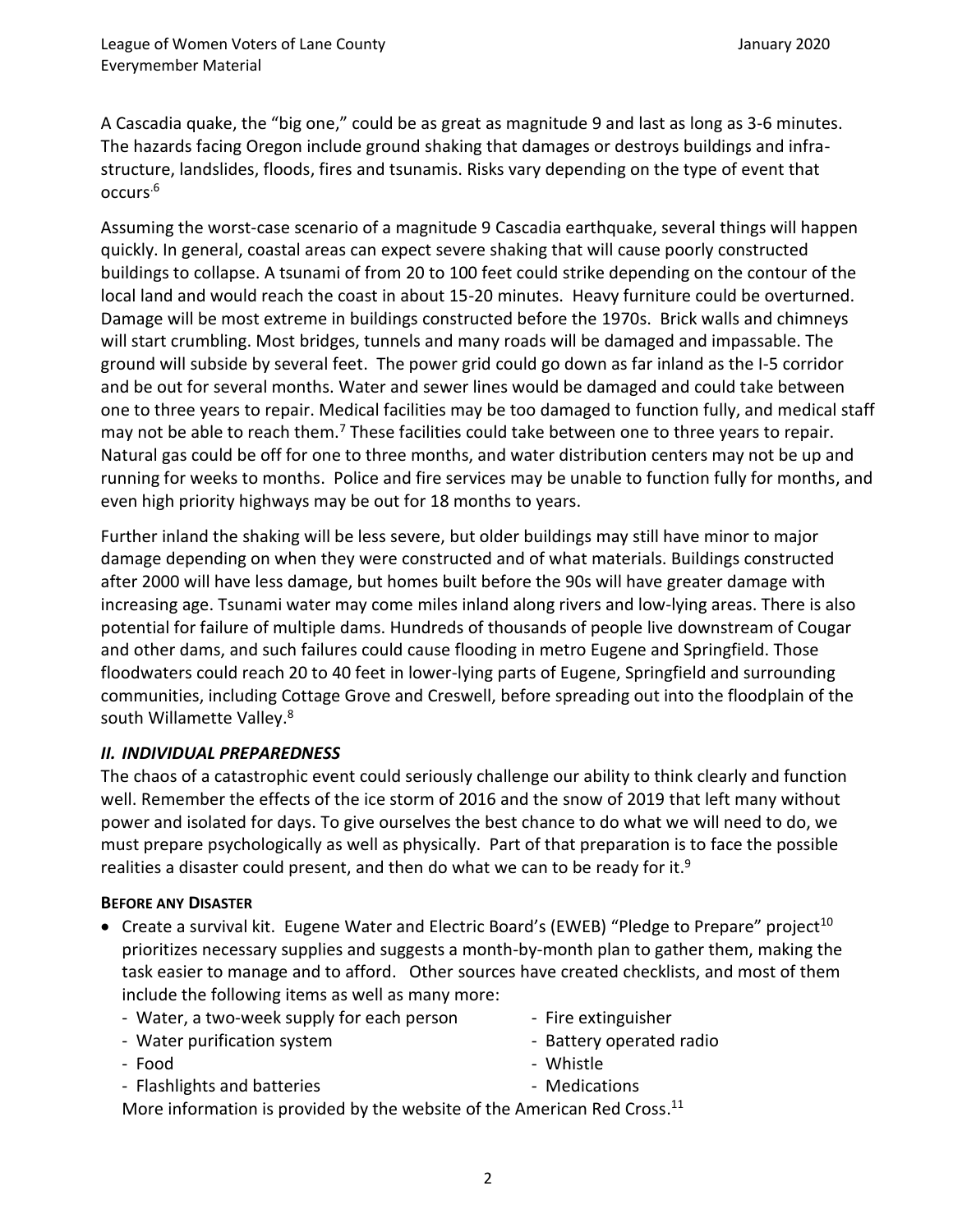- Create a family emergency communications plan that has an out-of-state contact.
	- Plan where to go if you and family members become separated.
	- Consider the needs of your pets and other animals.
	- Participate in a "Map Your Neighborhood" project<sup>12</sup> to learn who your neighbors are and how you can help one another to establish a neighborhood meeting point where you can share information and establish communication with others.
	- Get Community Emergency Response Team (CERT) training<sup>13</sup> so that you can be the "Help Before Help Arrives."
	- Practice Drop, Cover, Hold On.
- Create a digital "to-go-bag" on your smart phone.<sup>14</sup>
	- Add contact information for services such as locksmith, towing, pharmacy, and Red Cross.
	- Store your medical and emergency information on your phone. Sign up for emergency alerts such as FEMA, Earthquake: American Red Cross, myAlerts, and the Community Emergency Notification System (CENS.) 15
	- A solar charger for smart phone batteries might allow the phone to function longer.
- Keep cash on hand as banks may be damaged and credit service may be unavailable.<sup>16</sup> Keep copies of important documents ready in case of a need to evacuate.
- If power is out, sanitation systems may fail when sewage could no longer be pumped to a treatment plant. An alternative system might be the twin-bucket toilet: one bucket for liquid and another for solid waste with cat litter to spread over the residue.<sup>17</sup>
- Secure physical objects such as bookcases, refrigerators, televisions, and hanging items. Store heavy and breakable items on lower shelves.
- Consider home improvements such as securing the house to its foundation or strengthening a fragile chimney. Water heaters need to be strapped down. Standard homeowner policies don't cover earthquakes.
- Establish emergency plans for facilities such as nursing homes, group homes and schools to ensure that both management and individuals know what to do.

# **DURING AN EARTHQUAKE**

- If you are indoors, drop to hands and knees, cover head and neck with arms, crawl under a sturdy table or desk or to an interior wall or corner. Hold on to sturdy furniture until shaking stops. Do not get in a doorway. Do not run outside.
- If you are in bed, face down and cover head and neck with a pillow.
- If you are outdoors, stay outdoors and away from buildings.
- If you are in a vehicle, pull over and stop. Set the parking brake.
- If you are in a tsunami zone, immediately after the shaking stops go to higher ground inland.

# **AFTER AN EARTHQUAKE**

- Expect aftershocks after the main quake.
- Hazards might be building damage, leaking gas or water lines, downed power lines, and broken glass.
- Put on shoes to avoid injury.
- Check that you and your family are not injured.
- Turn off the gas if you smell or hear gas.
- If you are trapped, cover your mouth, nose, and eyes from dust. Bang on pipes, use a whistle, or send a text so that someone might find you.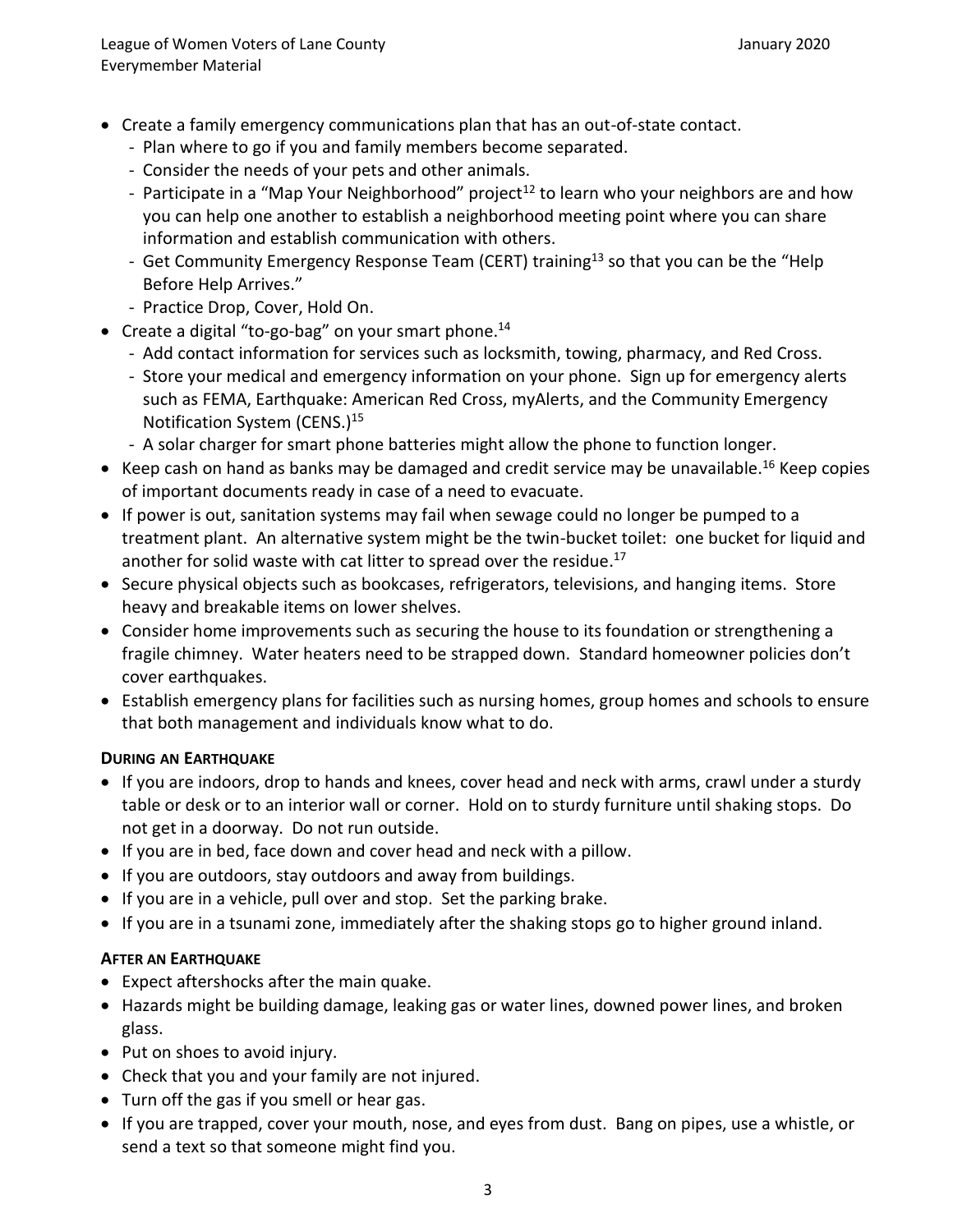- Text messages may be more reliable than phone calls, and texts use less power.
- Listen to battery charged radio, TV, social media, and cell phone text alerts for damage reports and instructions.
- Report to your pre-designated neighborhood location to assist others and to share information.
- Register with the Red Cross "Safe and Well" website to let people know you are ok. <sup>18</sup>
- Be careful in cleaning up debris. Wear protective clothing, shoes, and gloves. Don't risk injury by moving heavy debris alone.

# *III. POST-DISASTER COMMUNITY RESPONSES*

The state has created a detailed plan for response following a major quake, the Cascadia Subduction Zone Catastrophic Earthquake and Tsunami Operations Plan. <sup>19</sup> The plan clarifies that local governments are responsible for the management and coordination of the emergency response and recovery activities within their jurisdictions. Our local government agencies including fire, police, emergency services and other city and county services are following the plan, coordinating with one another and with non-government agencies so that their efforts support one another and so that communication among them is facilitated.

# **IMMEDIATE RESPONSE**

In the first hours after a catastrophe people would be on their own. They must assess their own situation, making personal safety the first priority. The next priority would be to locate family and follow a checklist to shut off gas, check on neighbors, and report to a pre-determined location where neighbors can begin to help one another. Then locate people trapped in collapsed structures and establish communication with others to understand the scope of the problems and relay information.

# **FIRST 72 HOURS: DETERMINE SCOPE OF DISASTER**

There will almost certainly be no state or federal response for 72 hours. Thus, the response in the first three days post-earthquake is the responsibility of individual people with aid from the county, cities, non-profit groups, volunteers, and first responders as they become available. The initial responsibilities identified in the state plan in the first 72 hours include the following: search for and rescue any trapped people and evaluate the status of communication systems. Then assess bridges, medical facilities, sewage, electrical substations, security and law enforcement, and lines of supply and transport. Local agencies must be able to relay status information if the state is to issue an Emergency Declaration and request help from FEMA.

### **VOLUNTEERS**

We have approximately one first responder for every 3000 people in our area. Those firefighters and paramedics will be augmented by volunteers including those who have received Community Emergency Response Training (CERT). Currently there are 1500 people with CERT training in Lane County but only 250 are credentialed to substantially assist first responders. Every agency involved with planning for a disaster is coordinating with the Community Organization Active in Disaster (COAD), an organization that includes United Way, Arc, White Bird, St. Vincent de Paul (SVdP), churches, search and rescue, the Red Cross and many others.

### **COMMUNICATION**

Communication systems like TV, radio, internet, land lines and cell towers may not be functioning. Moveable cell towers are planned, so citizens may have cell service if they have personal solar chargers or generators. Because the system could quickly be overwhelmed, priority for use would go to first responders and organizations that coordinate the work of disaster response. People should set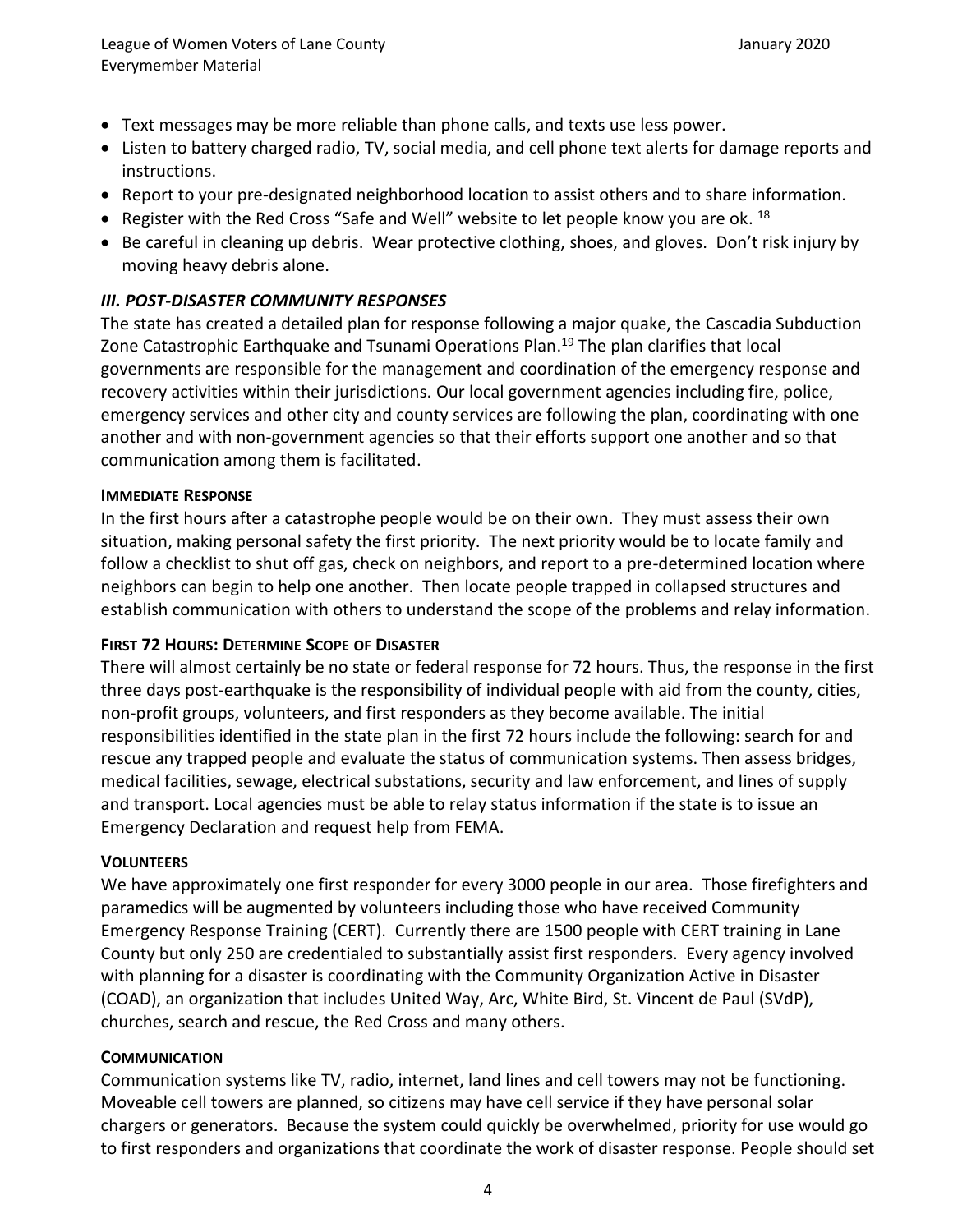up phone tree agreements with out-of-state contacts so that only one message need be sent to contact a group. Emergency messages from community agencies may be posted at locations where people gather, such as community centers, grocery stores, fire stations and churches.

Amateur radio (HAM) volunteers are indispensable to establish the scope of a disaster and coordinate actions among survivors. To help transmit information across the county, HAM stations are now set up in the sheriff's office, in fire stations, community centers, libraries, hospitals, and other locations.

Neighborhood associations can apply for grants to purchase general mobile radio service (GMRS) or family radio services (FRS)<sup>20</sup> radios which allow an alternative way of receiving and transmitting information within their neighborhood. Satellite phones and radios, which do not require special training and have a wide range of service, are often used by first responders.

### **WATER**

Using new or existing wells, or portable water treatment systems, EWEB is creating a system of emergency well-fed water stations, with the first at Bethel Farm behind Prairie Mountain School and a second at Howard Elementary School. Other stations are planned near the Sheldon Fire Station, at the Eugene Science Center across from Autzen Stadium, and at the Lane County Fairgrounds. There is also a plan to truck water to various schools. However, water sources will be limited and may require purification. A personal stash of water and some purification system is strongly encouraged. The Eugene and Springfield water systems can be linked in an emergency to allow the two utilities to help each other.

#### **POWER**

Public utilities such as EWEB, Springfield Utility Board (SUB), Lane Electric Cooperative and Emerald Public Utility have the responsibility for restoring power as soon as possible. EWEB is using strategies learned from the recent ice and snowstorms to create an on-line map of outages. Its smart meter data has improved its ability to know when and where outages occur, when they are repaired, and how to communicate with customers about the size and status of a power failure. EWEB has installed seismic sensors at its McKenzie River hydroelectric facility and is coordinating with the University of Oregon to establish the ShakeAlert Early Warning System that could give warning of a coming quake. Even one or two seconds could allow time to open floodgates, shut down generators, or open automatic doors of a firehouse so that the engines could get out.

Individuals have some choices beyond utility companies for emergency power sources, such as gas generators, solar panels, and battery storage. Small power grids consisting of solar panels with batteries or diesel generators are in use or planned in many areas, for example the hospital in Florence. An EWEB Greenpower Grant program has provided solar power systems for local nonprofit agencies,<sup>21</sup> and EWEB has a program to provide financing for backup generators.<sup>22</sup>

The Department of Energy controls the fuel allocation in an emergency, with first responders and crucial generators high on its list. The primary fuel stockpile in western Oregon is located in Portand on fill land susceptible to earthquake damage. Lane County is exploring a variety of mechanisms for obtaining fuel including air drops.

### **NATURAL GAS**

Northwest Natural Gas is well-prepared, partly because federal regulations are strong and are closely followed. The pipe system is no longer cast iron; only poly-prop flexible pipe is used today. The company has installed thousands of shut-off valves, so it can isolate an area for shut-off when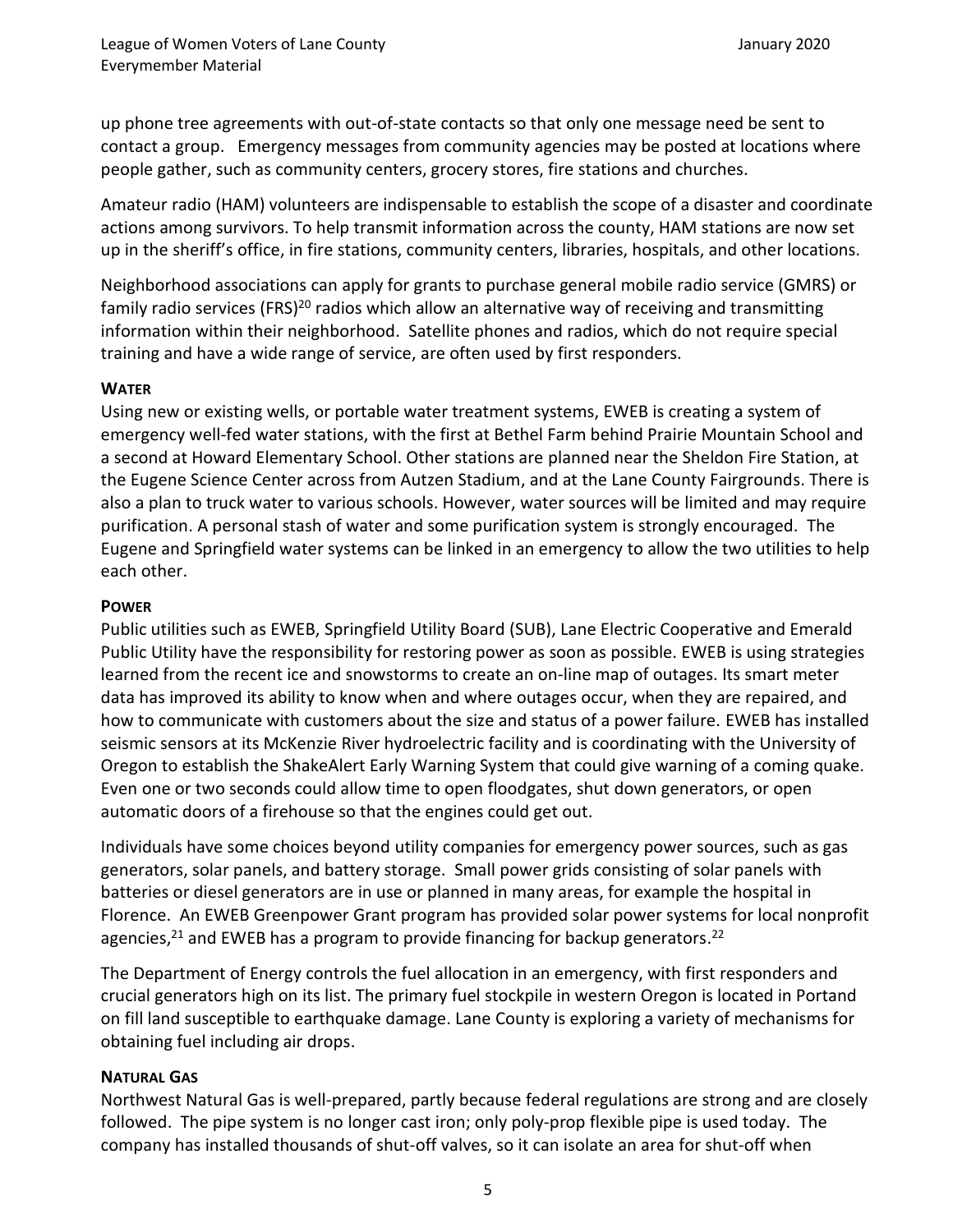necessary, and excess flow valves that can shut off automatically. Its operations control center is alert 24/7. Like other entities involved in public safety, it shares personnel and expertise across state  $lines.<sup>23</sup>$ 

### **DAMS**

According to the Lane County emergency manager, the dams upstream of Eugene-Springfield share many characteristics with the dams in Japan that did not fail in the Japanese earthquake. The one dam that failed in Japan during the 2011 earthquake had not been constructed and maintained appropriately. Dams on the Willamette and McKenzie Rivers are regularly inspected and maintained by the Army Corps of Engineers. The seasonal drainage of the dams may reduce the risk of flood damage.

# **RESOURCES IN SMALL CITIES AND RURAL AREAS**

The relative isolation of rural areas might become a disadvantage. Power restoration may be delayed, making an alternative source of heat critical. Rural residents' long-term emergency supply kit should be carefully planned since outside help will take longer to arrive. Residents need to know who will need help and who might have help for others, and since neighbors are fewer and farther apart, it's important that they make those deliberate connections before a disaster occurs.

Small cities have a variety of emergency programs in place. Veneta is working on the acquisition of a generator to provide power at an emergency shelter, as well as planning water delivery. Coburg has plans for trailer-based stations for water, generators, and other emergency supplies. Florence coordinates emergency preparedness with Western Lane Emergency Operations Group (WLEOG), a collaboration of fire, ambulance, police, hospital, tribal police, other agencies, and a network of volunteers. They share resources and offer mutual aid under the same incident command and FEMA guidelines.

### **HOSPITALS**

According to the emergency management coordinator for McKenzie-Willamette, hospitals are required to maintain 96-hour sustainability. McKenzie-Willamette has emergency wells that can be tapped and generators prepared to operate for a week. The newer part of the building has been built to withstand a magnitude 9 quake. It has a mass casualty response plan in place. If people need medical help in the first days of a disaster, they should consider going to an urgent care center. Any hospital will likely be overwhelmed with desperate people coming from our entire area. PeaceHealth Riverbend Hospital has drilled a well equipped with a generator having an uninterrupted power source, a battery-powered device. Flood damage is anticipated to affect at most the first floor of the hospital; the hospital will use mobile shelters and space at the Riverbend Annex on International Way for ambulatory patients. Because of tsunami danger, Florence faces particularly difficult emergency hospital and transportation issues and conducts regular exercises to test emergency planning with the Coast Guard, National Guard, and other agencies including the U.S. Navy. Currently these agencies are evaluating beaches along the coast from which small boats might reach hospital and supply vessels anchored well off rocky shores.

### **THE MOST VULNERABLE**

The Eugene emergency manager says that the city plans to set up stations where water, food, and medical help will be accessible for all. However, city services could be overwhelmed by increased demand and by unavailable staff or volunteers. Coburg planners know, for example, that they must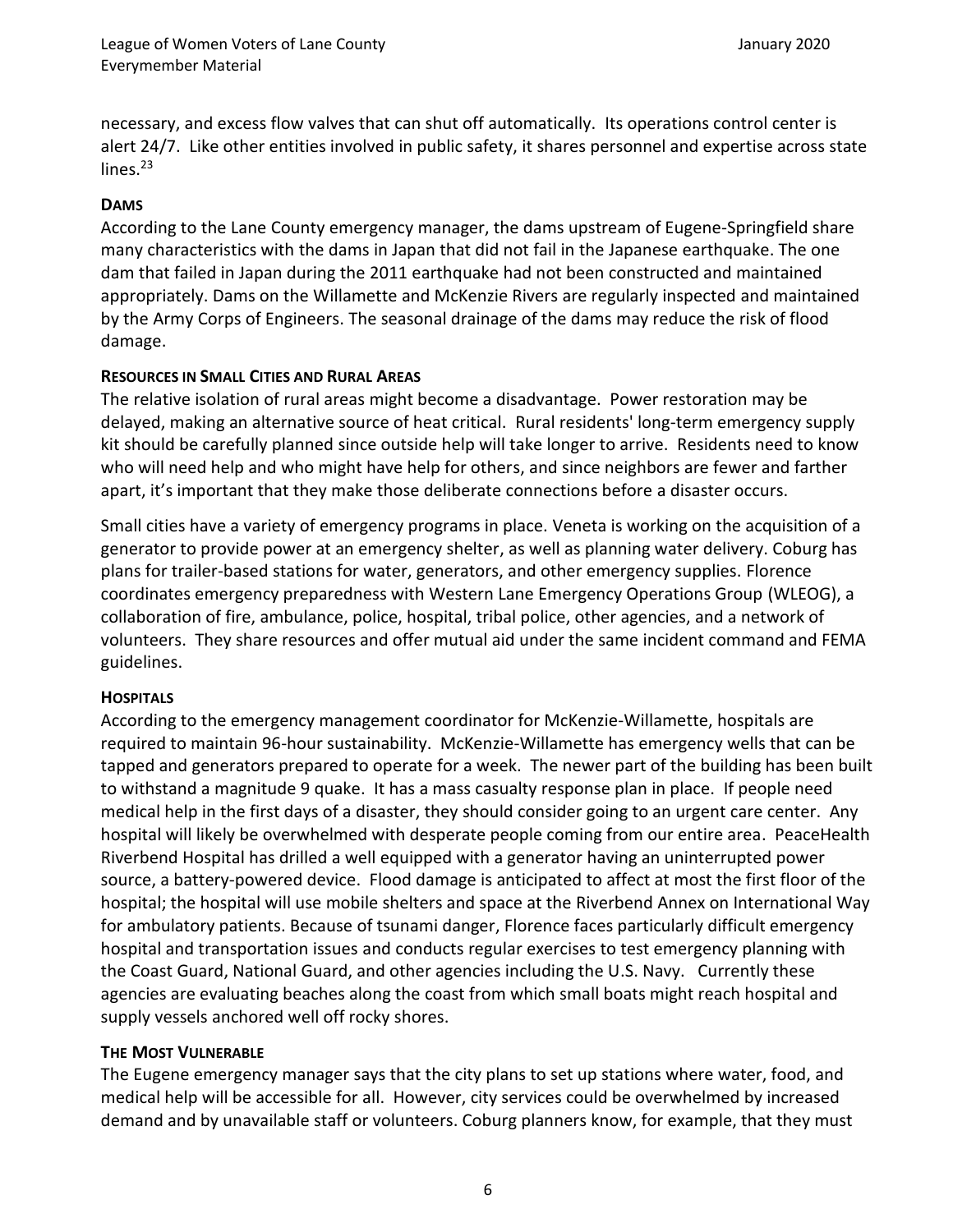prepare for possible damage to the I-5 McKenzie River bridge that could force many people needing help to divert into their small town, requiring city resources.

Disaster preparation can be expensive for those with low income or those poorly sheltered, unsheltered or dependent on public services. Preparations like structural improvements to homes may not be possible. Space to store long-term supplies may not exist. A housing crisis could be multiplied by people made instantly homeless by structural damage or by being trapped away from home. In the midst of a disaster, there will be people who are unprepared and who will require community help and resources.

# *IV. ANOTHER SEISMIC RISK: VOLCANIC ERUPTIONS* **FORMATION**

Oregon's geological origin was volcanic island rocks far out in the ocean at a time when the Pacific Northwest coast ended near the present Oregon-Idaho border. Riding on the floor of the Pacific Ocean as it subducted beneath North America, the rocks were too big or too thick to easily slide beneath the edge of the North American continent. Instead, they remained in the subduction zone and welded themselves to the edge of the growing plate, creating the coastal plain. The Cascade Range, which cuts across much of the eastern two thirds of the state, is the result of continuing eruptions of hundreds of volcanoes. Millions of years of eruptions deposited huge piles of lava flows and ash over large areas of the state. Seventeen million years ago a plume of very hot rock rose from deep within the earth beneath eastern Oregon, setting off a huge pulse of volcanic activity. The first eruptions were a series of gigantic lava floods that erupted from great fissures near the Oregon-Idaho-Washington border. These lava flows were among the largest to have occurred anywhere on earth. Some of these rapidly moving sheets of lava traveled as far as 400 miles from their vents to their far ends at Newport, Oregon. Individual flows covered up to one tenth of the state, and many were over 100 feet thick.<sup>24</sup>

**Volcano** applies to any vent or opening in a planet's crust through which lava, rock fragments, gases, or even just heat may escape from beneath the surface. There are three main volcano types. **Cinder cones**, the most common type of volcano, are relatively small volcanoes. Their eruption is characterized by short-lived, explosive outbursts of nut-size to fist-size lava (cinders) that rise a few hundred meters high. **Shield volcanoes** are broad and have low slopes much like an overturned shield. Their eruptions are characterized by gusher-like lava fountains that generate red-hot lava rivers. **Stratovolcanoes** are the deadliest. Their lower slopes are gentle, but they rise steeply near the summit and produce ash columns that extend as high as 31 miles into the atmosphere. High winds can spread ash thousands of miles from the volcanic vent to around the world. Additionally, these volcano eruptions have pyroclastic flows, which are high-speed avalanches of hot ash, rock fragments, and toxic gases. These flows can be as hot as 1,500 degrees and move at speeds of 100 to 150 mph. Mount St. Helens, Mount Rainier and Mount Mazama (Crater Lake) are examples of stratovolcanoes. 25

### **HAZARDS**

Large explosive eruptions can kill people and destroy property hundreds of miles away and even affect global climate. Eruption columns containing solid and molten rock fragments can grow into an eruption cloud reaching heights of 12 miles into the atmosphere. Heavy volcanic ash-fall can collapse buildings and damage crops, electronics and machinery. Volcanic gases, specifically sulphur dioxide, can mix with water to create acid rain, which causes corrosion. Carbon dioxide can be trapped in low areas in deadly concentrations. Fluorine can be absorbed into volcanic ash particles and in high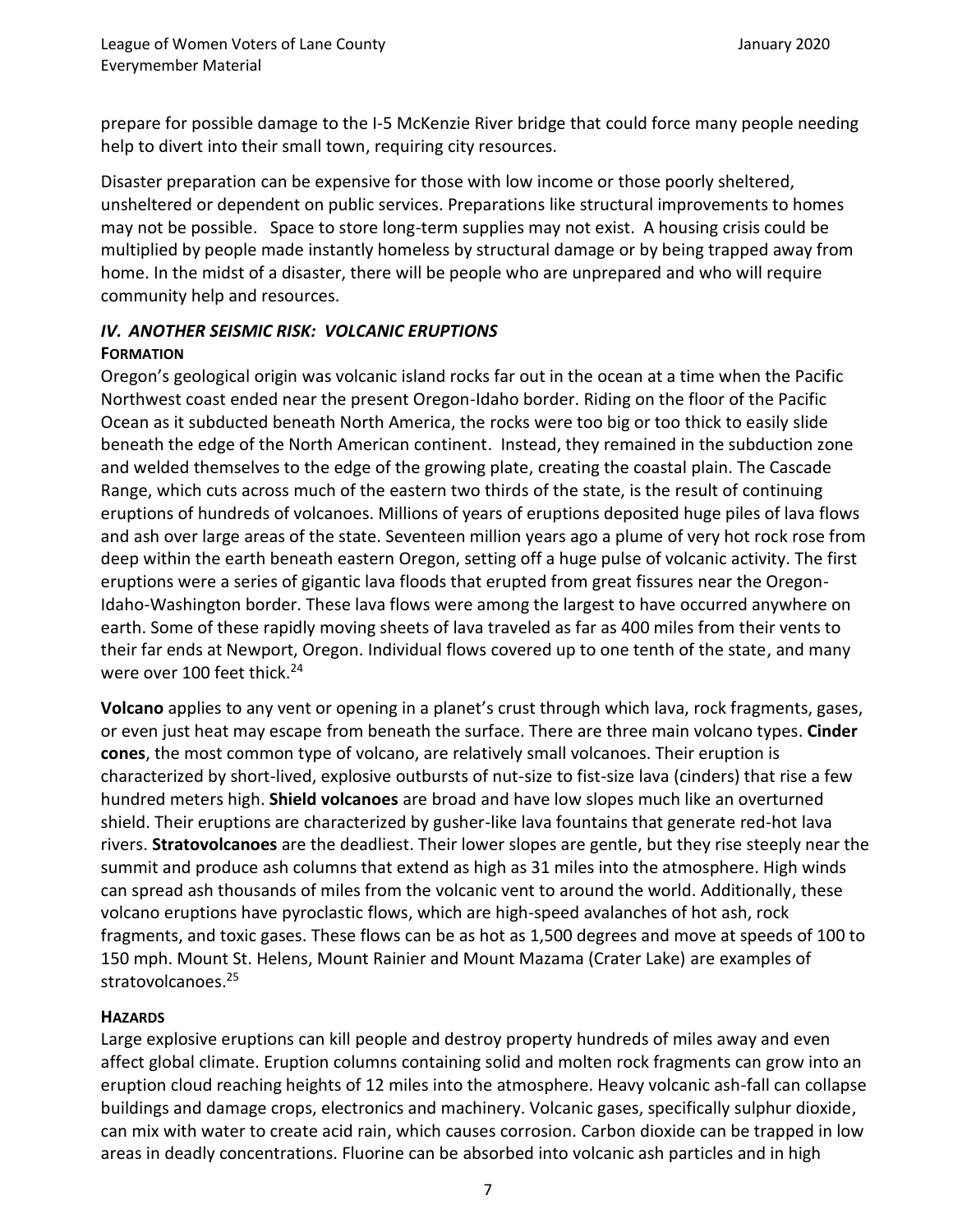concentrations can poison livestock and contaminate domestic water supplies. Also, danger comes from fast-moving lava flows, landslides, and mudflows that can reach densely populated areas.<sup>26</sup>

#### **PLANNING**

Scientists use a threat score to determine a volcano's danger. It includes a hazard assessment, the type of volcano, how explosive it can be, how recently it has been active, how frequently it erupts, and if there has been seismic activity, how many people live nearby, if evacuations have happened in the past, and if eruptions disrupt air traffic. Eleven of the 18 very high threat volcanoes are in Oregon, Washington and California. Four volcanoes in Oregon that are rated a very high threat include: Crater Lake, Newberry, Three Sisters and Mount Hood. Portland is one of the few cities in the world where young volcanoes exist near an urban area.

These threat scores have been used by the U.S. Geological Survey (USGS) to develop risk mitigation strategies prioritizing those areas with the highest scores. In March 2019, Congress passed a bill (S.47) authorizing the USGS to establish a National Volcano Early Warning System (NVEWS). With NVEWS scientists will be able to make sure all dangerous U.S. volcanoes are monitored at levels consistent with the threat that they pose to communities, infrastructure, and aviation.

The plan includes nationwide volcano monitoring networks that will provide warnings and forecasts before dangerous volcanic events occur. The network consists of broadband seismometers, infrasound arrays, real-time continuous GPS receivers, streaming and near-real-time webcams, realtime volcanic gas sensors, satellite imagery, and other remote-sensing techniques. Monitoring stations with multiple instruments are planned for the nation's high and very high-threat volcanoes. Standardized digital telemetry systems will tie the networks together and make data communication consistent across all observatories.

The NVEWS plan seeks to increase partnerships with local governments and emergency responders; it provides grants to universities and others for cooperative research to advance volcano science, monitoring technologies, and mitigation strategies. It funds staff and computers to improve 24/7 monitoring and to distribute data to scientists, responding agencies, and the public.<sup>27</sup>

### **RESPONSES SPECIFIC TO VOLCANIC ERUPTIONS**

**During a volcanic eruption**: Listen to the National Oceanic and Atmospheric Administration (NOAA) weather radio or TV for updated information, be prepared to evacuate, avoid areas downwind and river valleys downstream from the volcano, close all windows and doors, and bring any pets or livestock into closed shelters. If you are outdoors, seek shelter immediately and avoid low-lying areas and streams. If caught in a rock fall, roll into a ball to protect your head.

**After a volcanic eruption**: Continue listening to NOAA weather radio or TV for the latest information, remain inside your home until officials declare it is safe to leave. Use phones only for emergencies. Once you can leave wear long-sleeve shirts, pants and, if necessary, goggles and a mask to ensure eyes, nose, mouth and skin are covered. Check for damage to walls, roof, foundation, electrical system and waterlines, notify your insurance company of damages.<sup>28</sup>

### *V. CONCLUSION*

Many local entities are better prepared today than they were 10 years ago. All seem to be coordinating with related entities across the cities, counties, and the state and are following the Cascadia Subduction Zone Catastrophic Earthquake and Tsunami Operations Plan. Some estimate that it would take Oregon 50 years more to become resilient to major disaster. For today consider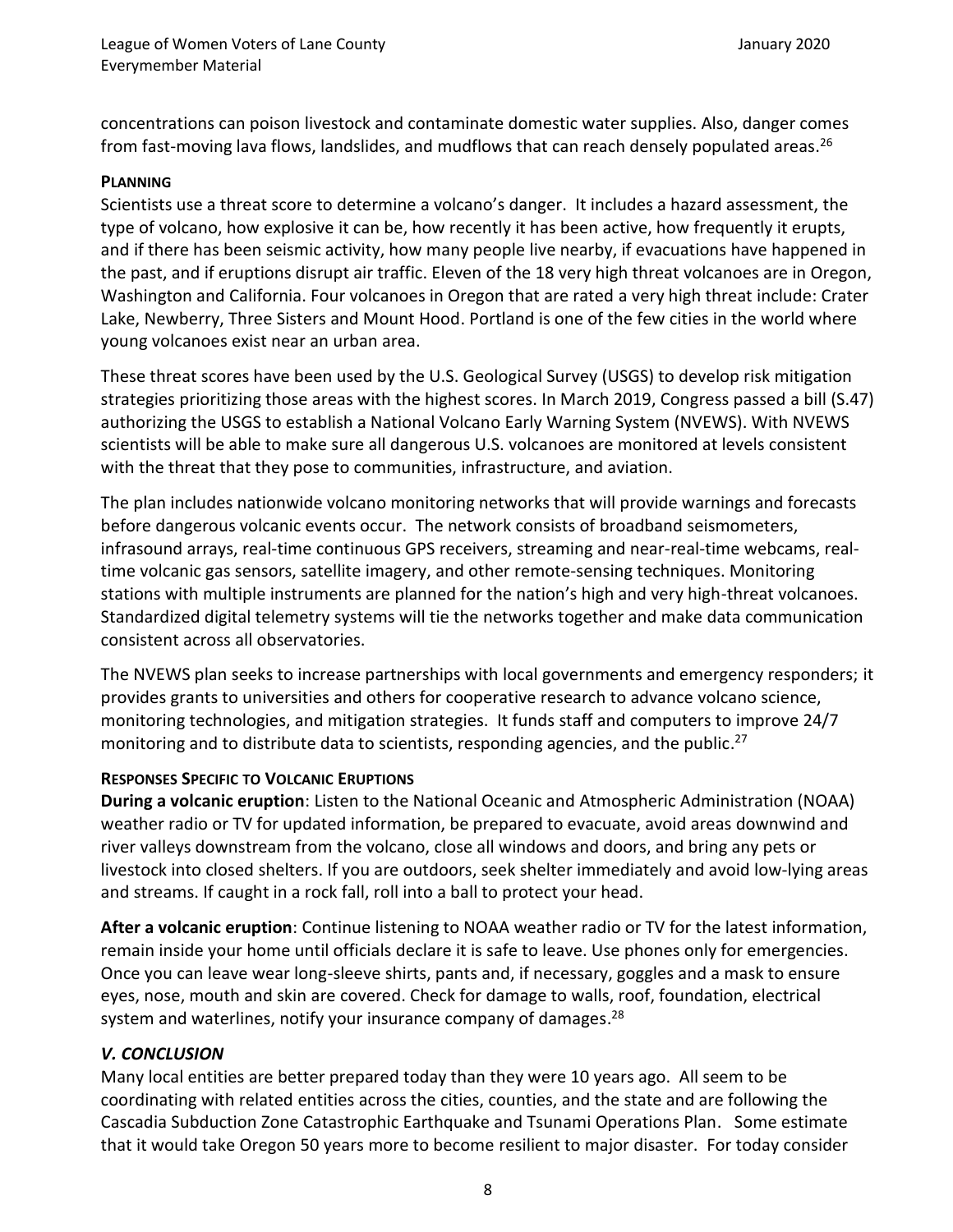preparations we can make to anticipate our personal needs and what we can do to help mitigate the effects of possible disaster to our community.

# Discussion Questions

- 1. What stood out when you read the material?
- 2. Is your neighborhood involved in Map Your Neighborhood or other disaster planning?
- 3. How can local governments better disseminate information on preparedness to residents?
- 4. How can the League provide information in this document more broadly?
- 5. At what point is the economic cost of disaster preparedness too high?
- 6. Should the state League position on seismic activity be altered to include the risk of volcanic eruptions?

# Interviews

Kevin Holman, Eugene Emergency Manager; Ken Vogeney, City of Springfield Emergency Manager; Catherine Zunno , Eugene Emergency Preparedness Analyst; Alan Beebe, Mackenzie Willamette Hospital; Patence Winningham-Melcher, Lane County Emergency Manager; Joe Harwood, EWEB Public Information Officer; Jenna Boyd, Management Analyst, Veneta; Megan Messmer, City Project Manager, Florence; Anna Heath, Coburg City Administration; Joe Carney, NW Natural Gas Engineer; Rod Price, EWEB Chief Operations Manager

# Resources

 $1$  For the full statement of the League of Women Voters of Oregon position on seismic risk go to http://lwvor.org/full-lwvor-position-index/#Seismic-Risks

<sup>2</sup> https://www.oregon.gov/DOGAMI/Pages/earthquakes/EQs.aspx,<https://en.wikipedia.org/> wiki/Cascadia\_subduction\_zone

 $3$  A great place to start if you want information specific to your local area is to use the website https://www.opb.org › aftershock-story which allows you to enter your zip code for immediate effects, estimates of earthquake damage and length of time for recovery and repair to be completed. It also gives you information about what you can do to mitigate damage and estimates the amount of supplies you will need to store to live on before you can expect outside help.

<sup>4</sup> https://www.oregongeology.org/pubs/ims/ims-028/faults.htm

- <sup>5</sup> https://ktvl.com/news/local/there-are-dozens-of-earthquake-faults-across-oregon-including-onethrough-portland
- <sup>6</sup> https://gis.dogami.oregon.gov/maps/hazvu/
- <sup>7</sup> https://www.oregongeology.org/earthquakes/earthquakehome.htm
- <sup>8</sup> https://www.registerguard.com/rg/news/local/35607541-75/drilling-into-the-danger-ofdams.html.csp
- <sup>9</sup> https://www.redcross.org/get-help/disaster-relief-and-recovery-services/recoveringemotionally.html, accessed 10/27/19
- <sup>10</sup> http://www.eweb.org/outages-and-safety/preparing-for-emergencies/pledge-to-preparecampaign, accessed 11/16/19
- <sup>11</sup> https://www.redcross.org/get-help/how-to-prepare-for-emergencies.html
- <sup>12</sup> https://www.eugene-or.gov/1177/Neighborhoods, accessed 11/15/19
- <sup>13</sup> https://www.eugene-or.gov/382/Community-Emergency-Response-Team-CERT, accessed 11/16/19
- <sup>14</sup> Creating a digital go-bag; See https://www.redcross.org/about-us/news-and-events/news/SanDisksupports-the-Red-Cross-and-Promotes Preparedness.html and https: //www.cnet.com/news/ mobile-phones-as-lifelines-tips-for-staying-connected-during-a-disaster/